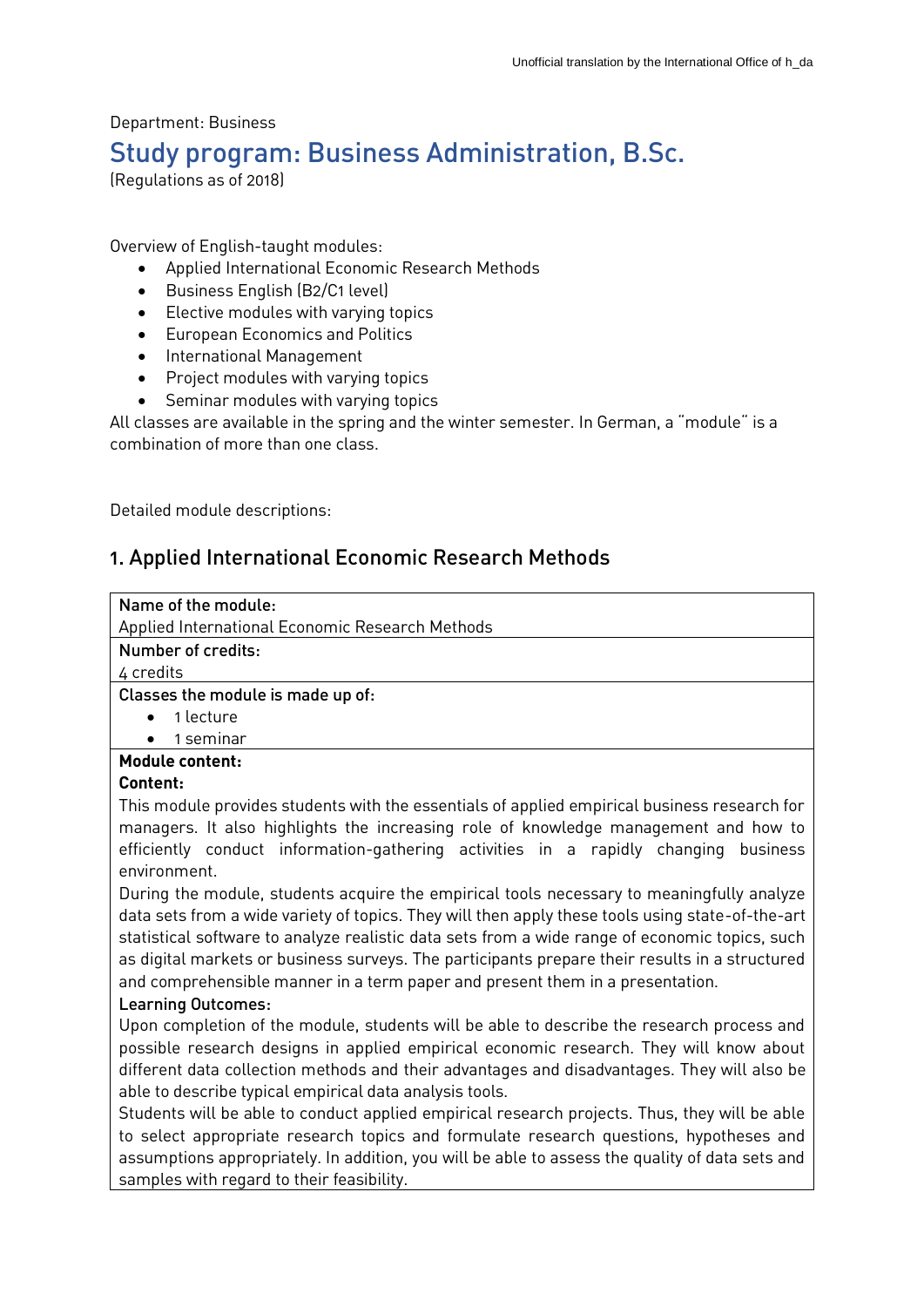Students will further be able to independently analyze economic data sets from a wide range of topics using current statistical software and thus test the formulated hypotheses in order to either reject or confirm them. They can adapt the research results to the needs of the respective audience (e.g. international, management, economist, controller) and present them in an understandable way.

## Final exam(s) and/or assignment(s):

- Research paper
- Additional forms of assessment possible (e.g. by means of a presentation and/or a final exam)

The exact type of assessment will be announced at the start of the module.

- Duration:
- 1 semester

Hours per week:

4

# 2. Business English (B2/C1 level)

| Name of the module:                                  |
|------------------------------------------------------|
| Business English (Wirtschaftsenglisch) (B2/C1 level) |
| Number of credits:                                   |
| 5 credits                                            |
| Classes the module is made up of:                    |
| 1 language class                                     |
| Module content:                                      |
| Content:                                             |

The ability to communicate in English and in an interculturally sensitive manner, to understand documents and to compose texts in the working world is now considered a key qualification in the globalized working environment.

Students choose according to existing, proven prior knowledge, an English course at the B2 level or at the C1 level.

In addition to developing efficiency in typical professional forms of communication such as telephone calls and meetings and forming a differentiated picture of intercultural differences, students will be able to accept and pass on most English messages that arise during a normal working day and will be able to respond spontaneously to such messages. In addition, they should be able to understand and write complex business correspondence, reports and product descriptions, handle all routine inquiries about goods and services, participate actively in discussions and present arguments.

This corresponds to level B2 in the area of "Profession" (Common European Framework of Reference/GER).

Students integrate intercultural competencies into their professional practice as a matter of course. They express themselves spontaneously, fluently and precisely, can present complex issues within their own future field of work in detail and conclude speeches appropriately. They can write letters, essays or reports on complex issues and choose the appropriate style in each case. You can follow longer speeches and understand technical contributions from television, radio or other audio sources without great effort, as well as long, complex texts such as technical articles and technical instructions.

This corresponds to level C1 in the area of "Profession" (Common European Framework of Reference/GER).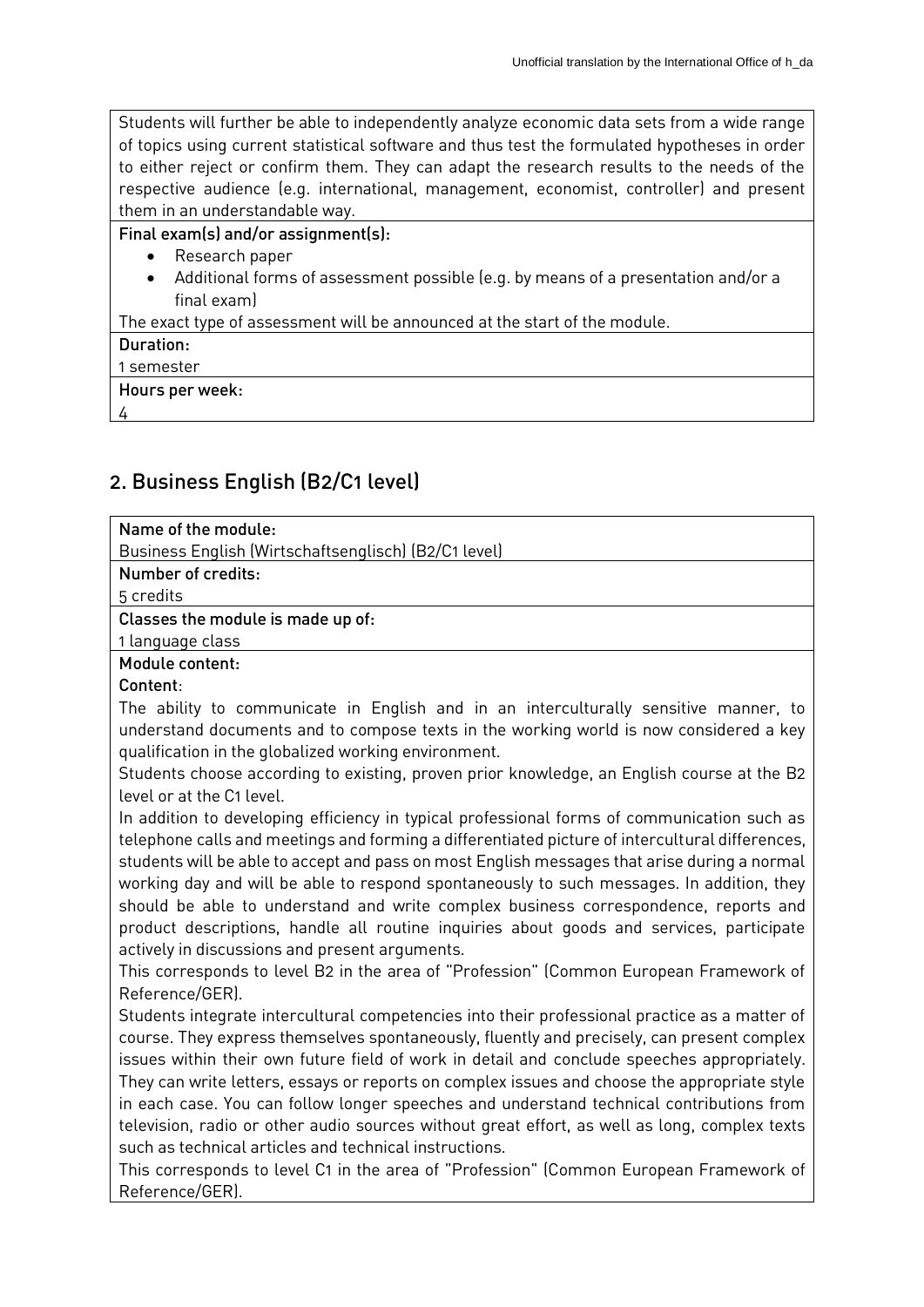## Learning Outcomes:

## For the C1 level:

- Familiarity with difficult grammar topics that affect most aspects of the work environment.
- Competence to master a varied repertoire of specialized vocabulary that allows them to give precise, listener-oriented presentations.
- use of their language skills to independently and effortlessly expand their subject knowledge using foreign language sources.
- In work-related contexts (e.g., group discussions, telephone conversations, negotiations, presentations, conversation), students will be able to communicate fluently, precisely, and in a stylistically appropriate way, know a repertoire of idioms, participate actively and spontaneously in discussions, including with native speakers, and use language creatively to achieve speaking intentions.
- Students will be able to write complex, precise texts on specialized topics (reports, essays, summaries, etc.) as well as sophisticated, stylistically confident business correspondence (letters, emails), detailed notes of conversations, etc., and prepare purpose-specific, convincing presentation materials.
- Students will be able to understand details and nuances of complex audio texts on general and business-related topics, e.g. reports, presentations, etc. and can perceive and interpret stylistic differences.
- Students will be able to understand sophisticated texts such as professional articles or textbooks without much effort and can independently access complex, specialized sources.
- Competencies:
- Students will be able to analyze the intercultural aspects of job-related situations in a differentiated manner and adapt to them spontaneously, creatively and in a partnerrelated manner.
- Students will be able to interpret complex graphs and data sets, to clearly and concisely re-state them and to summarize their relevance.
- Students will be able to summarize complex technical texts and articles clearly and in detail and to engage with them, orally and in writing, critically and creatively.
- Students will be able to actively support each other in group activities and presentations with feedback and are able to find creative solutions to complex subjectrelated problems in groups.

# For the B2 level:

- Students will be familiar with even difficult grammar topics covering the most important aspects of the work environment.
- Students will have a command of extended specialized vocabulary.
- Students will be able to express and elaborate on their specialized knowledge in the target language.
- In work-related contexts (e.g., group discussions, telephone conversations, negotiations, presentations, conversation), students will be able to communicate fluently and participate actively and spontaneously in discussions, including with native speakers.
- Students will be able to write sophisticated texts on specialized topics (reports, summaries, etc.) as well as demanding business correspondence (letters, emails), minutes of meetings, detailed notes of conversations, etc. and prepare effective presentation materials.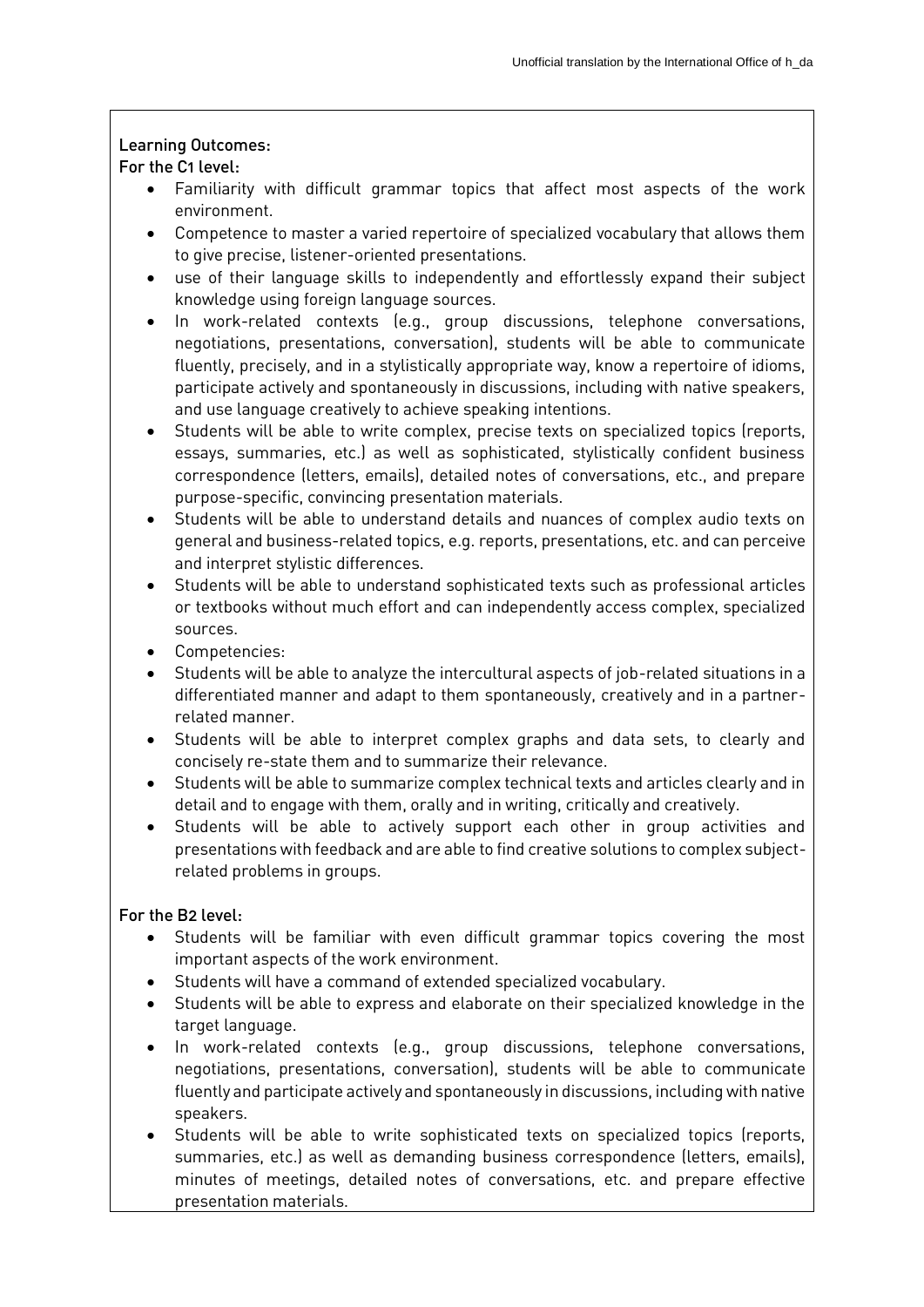| Students will be able to understand details of complex listening texts on general and<br>job-related topics, e.g. reports, presentations, etc.<br>Students will be able to independently understand sophisticated texts such as<br>professional articles and analyses, as well as many types of business correspondence.<br>Students will be able to analyze the intercultural aspects of job-related situations in a<br>differentiated manner and adapt to them spontaneously.<br>Students will be able to analyze and interpret complex graphics.<br>Students will be able to summarize and critically engage, orally and in writing, with |
|----------------------------------------------------------------------------------------------------------------------------------------------------------------------------------------------------------------------------------------------------------------------------------------------------------------------------------------------------------------------------------------------------------------------------------------------------------------------------------------------------------------------------------------------------------------------------------------------------------------------------------------------|
| challenging professional texts and articles.                                                                                                                                                                                                                                                                                                                                                                                                                                                                                                                                                                                                 |
| Students will be able to actively provide feedback to each other in group activities and                                                                                                                                                                                                                                                                                                                                                                                                                                                                                                                                                     |
| presentations and are able to discuss and independently solve subject-related                                                                                                                                                                                                                                                                                                                                                                                                                                                                                                                                                                |
| problems in groups.                                                                                                                                                                                                                                                                                                                                                                                                                                                                                                                                                                                                                          |
| Final exam(s) and/or assignment(s):                                                                                                                                                                                                                                                                                                                                                                                                                                                                                                                                                                                                          |
| Regular attendance (75%)                                                                                                                                                                                                                                                                                                                                                                                                                                                                                                                                                                                                                     |
| Active participation                                                                                                                                                                                                                                                                                                                                                                                                                                                                                                                                                                                                                         |
| Submission of Texts and homework to be completed at home<br>$\bullet$                                                                                                                                                                                                                                                                                                                                                                                                                                                                                                                                                                        |
| A presentation<br>$\bullet$                                                                                                                                                                                                                                                                                                                                                                                                                                                                                                                                                                                                                  |
| Written exam during the semester and at the end of the semester                                                                                                                                                                                                                                                                                                                                                                                                                                                                                                                                                                              |
| Additional forms of assessment are possible                                                                                                                                                                                                                                                                                                                                                                                                                                                                                                                                                                                                  |
| The exact type of assessment will be announced at the beginning of the module.                                                                                                                                                                                                                                                                                                                                                                                                                                                                                                                                                               |
| Duration:                                                                                                                                                                                                                                                                                                                                                                                                                                                                                                                                                                                                                                    |
| 1 semester                                                                                                                                                                                                                                                                                                                                                                                                                                                                                                                                                                                                                                   |
| Hours per week:                                                                                                                                                                                                                                                                                                                                                                                                                                                                                                                                                                                                                              |
| 4                                                                                                                                                                                                                                                                                                                                                                                                                                                                                                                                                                                                                                            |
|                                                                                                                                                                                                                                                                                                                                                                                                                                                                                                                                                                                                                                              |

# 3. Elective modules with varying topics

# Name and content of the module:

Varying names

The modules post online shortly before the start of the semester.

Classes in the past have comprised:

- Smart manufacturing a business case evaluation.
- Project module: sharing economy based on U.S. cases

# Number of credits:

Typically 5 credits, but changes are possible

# 4. European Economics and Politics

| Name of the module:                    |
|----------------------------------------|
| <b>European Economics and Politics</b> |
| Number of credits:                     |
| 5 credits                              |
| Classes the module is made up of:      |
| 1 seminar                              |
| Module content:                        |
| Content:                               |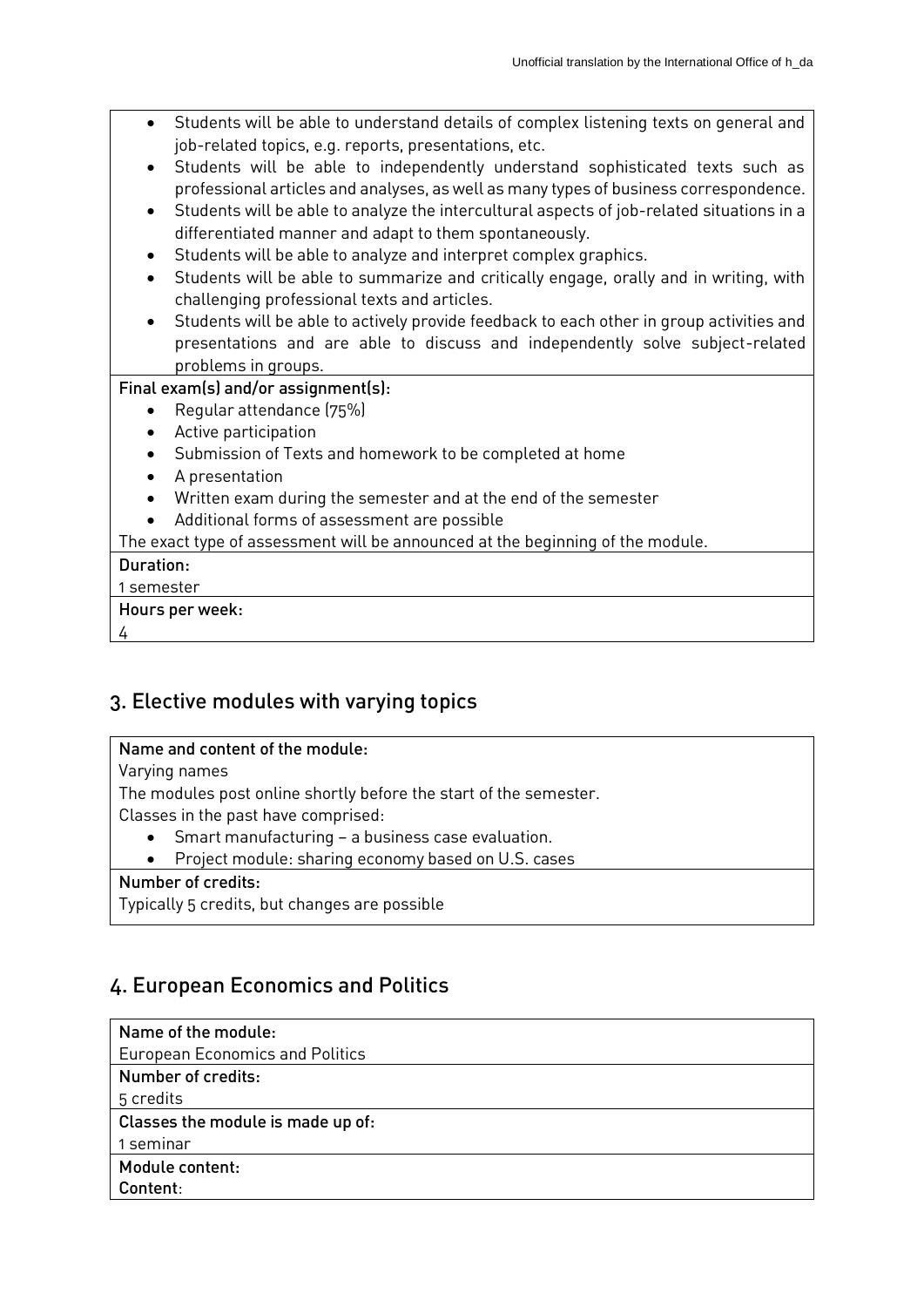This course looks at the European integration from a contextual and politico-economic perspective, using methods from economics, political science, and sociology. It has four main parts:

- An institutional and historical part, looking at motives for economic integration across borders, al-ternative theories of integration, the evolution of the European Union, from the Marshall to the cur-rent crisis situation
- A policy part, looking at the main areas of European policymaking, including monetary and fiscal in-tegration, competition policy, common agricultural policy, industrial policy, trade policy, economic cooperation, regional policy, social policy and labor markets, energy policy, environmental policy
- A part looking at individual country experiences, to reflect upon the national and regional founda-tions of Europe and upon the effect of Europe on the regional and national levels.
- A part that looks at the current state of the European Union

## Learning Outcomes:

Students will be able to describe different motives of economic integration. They will connect corresponding theoretical concepts with these motives, name essential milestones of European integration and give an overview of the essential policy areas of European integration. They will be able to list and explain the reasons for crises in the European integration process. They will be able to describe the current institutional, legal, socioeconomic and political constitution of the European Union.

Moreover, students will be able to design, structure and produce a written scientific paper in English. They will be able to classify and evaluate the integration of Europe against the background of relevant economic and political science theories. They will be able to weigh up arguments for and against further integration steps.

Students will further be able to apply theories and motives of integration to the history and current development of European integration. In doing so, they will be able to actively reflect on the limits of economic theories. They will be able develop their own arguments for and against further integration in different policy areas. They will have methodological resources and a corresponding self-confidence to analyze and evaluate changes in the European integration process.

Literature:

- Baldwin/Wyplosz: The Economics of European Integration
- McCormick: Understanding the European Union: A Concise Introduction, Palgrave Macmillan
- Toemmel: The European Union: What it is and how it works, Palgrave Macmillan
- Wallace et. al.: Policy-Making in the European Union, Oxford University Press
- Hix: The political System of the European Union, Basingstoke: Palgrave Macmillan

### Final exam(s) and/or assignment(s):

- Research paper which will be presented in class
- Additional assessments (e.g. by means of a final exam) possible

The exact type of assessment will be announced at the start of the module.

# Duration:

1 semester Hours per week:

4

# 5. International Management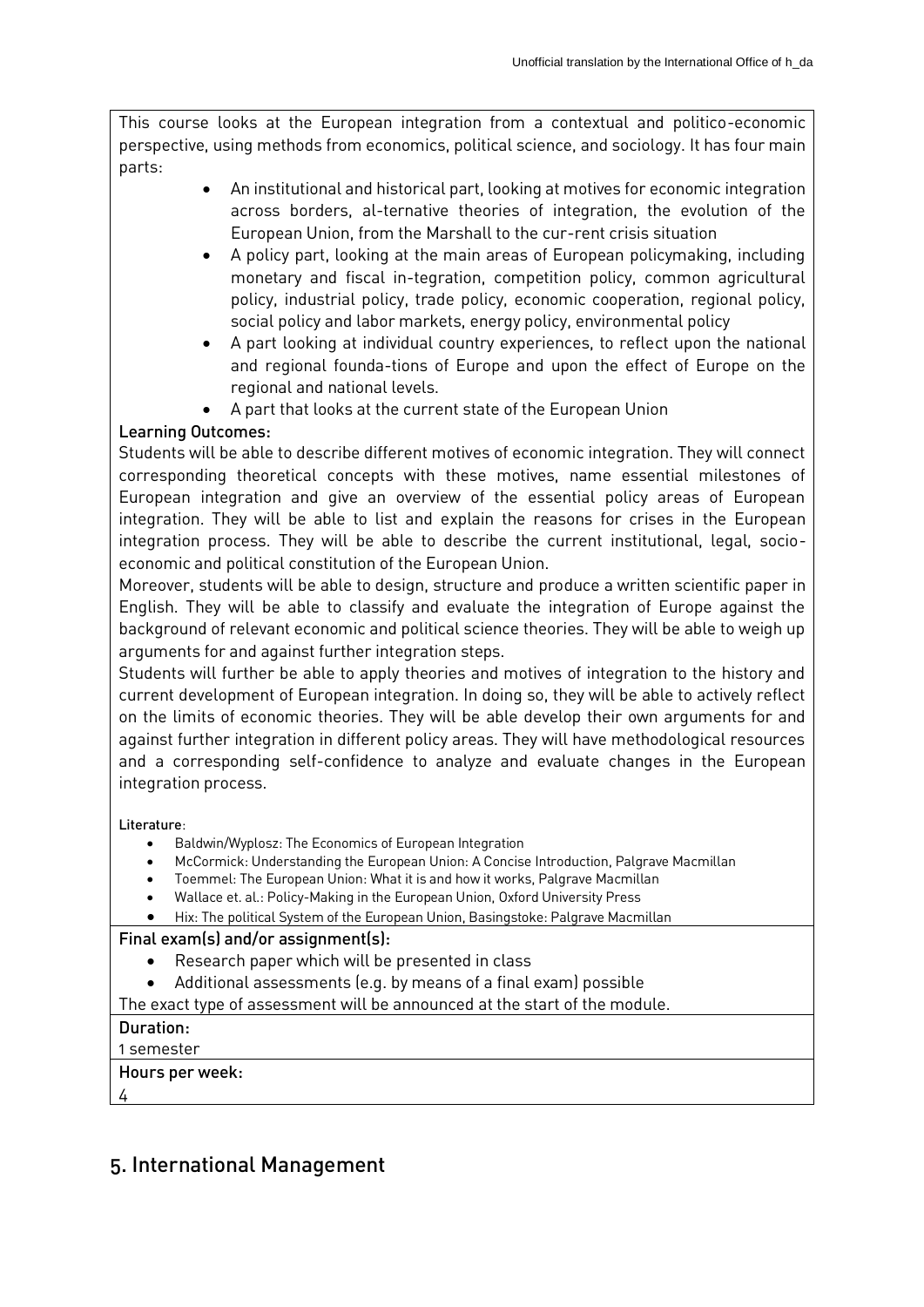# Name of the module:

International Management

### Number of credits:

5 credits

### Classes the module is made up of:

- 1 lecture
- 1 seminar (practically-oriented)

# Module content:

### Content:

- Internationalization in the context of social transformation processes (megatrends, e.g. digitalization, diversity, mobility, regulation, urbanization)
- Determinants of an international competitive environment
- Economic and business theories of internationalization
- Entrepreneurship in an international environment
- Agility, digitalization and diversity in a networked world
- Internationalization in management-related functional areas, e.g.
- Cultural, strategic and organizational theoretical aspects of internationalization
- Corporate governance, corporate social responsibility and compliance
- Risk and crisis management of internationally operating companies
- Change processes in internationally operating companies
- Internationalization in performance-related functional areas, e.g.
- Customer Relationship Management
- Product Lifecycle Management
- Supply Chain Management
- Project Management
- **•** Service
- Internationalization in supporting functional areas, e.g.
- Human Resources Management
- Financial management
- Quality Management
- Information management
- Controlling and accounting

### Learning Outcomes:

Graduates will be able to describe current and future megatrends. They will know the development stages of economic integration and regulation in the various world economic regions (e.g. ASEAN, EU, MERCOSUR, NAFTA). They will be able to describe the determinants of entrepreneurial action and their effects in an international competitive environment, which significantly determine the behavior of internationally operating companies. In addition to economic determinants, these will also include political, legal, social, cultural and ecological determinants.

Graduates will be able to outline the cultures, strategies and goals of internationally operating companies. They will be familiar with methods and instruments of culture, strategy and goal identification, culture, strategy and goal agreement as well as development. Graduates will also be able to name processes, methods and instruments in selected management and performance-related as well as supporting functional areas in companies and describe how these contribute to the implementation of strategies and ultimately to the achievement of objectives.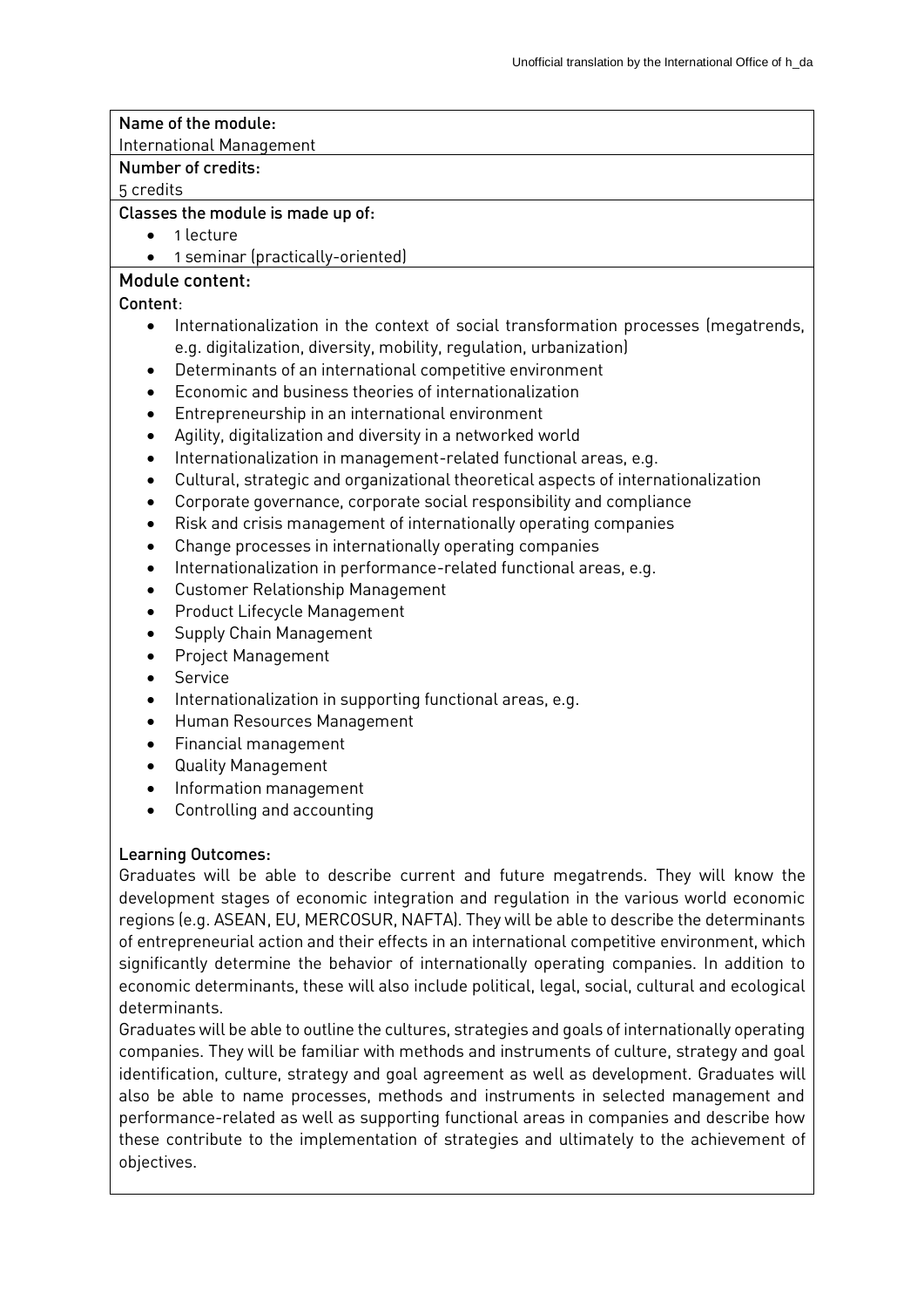Graduates will be able to correctly classify the relevance of current and future megatrends for internationally operating companies, analyze and evaluate options for action. Furthermore, they will be able to derive the right conclusions for the different management- and performance-related as well as supporting functional areas, to determine the right measures and to apply them correctly in the respective entrepreneurial context.

Moreover, graduates will be able to recognize changes in the implementation of measures at an early stage, quantify them in terms of their consequences for entrepreneurial action and react to them in an appropriate manner.

Graduates will have developped their own approaches to solutions for internationallyoperating companies, depending on the respective problem, for the management-related, the performance-related or the supporting areas. They will be able to apply the processes, methods and instructions they have learned to the respective company situations in the international environment. For example, from the supporting areas, which includes the implementation and application of a controlling system in an internationally active company across all functional areas of the company, the development and use of a quality management system taking into account the regional requirements for product and process compliance, or the implementation and application of a global information management system that takes into account aspects of data protection and information security as well as compliance issues. From the performance-related areas, these include solutions for the design and use of a global supply and service network as part of a supply chain management concept, the promotion of the development of new products and processes, and the appropriate protection of company-specific know-how or the maintenance of a global service system. At the management level, the focus is on issues relating to the planning, management and control of international business activities, from the coordination of market and product strategies to the optimization of financial strategy.

#### Literature:

- Beerel: Leadership and Change Management, SAGE Publications
- Drucker: The Practice of Management, Collins
- Ghemawat: Redefining Global Strategy, Harvard Business School Publishing Corporation
- Ghemawat: World 3.0 Global Prosperity and How to Achieve it, Harvard Business Review Press
- Heisterberg/Verma: Creating Busines Agility, John Wiley & Sons
- Ohmae: The Next Global Stage. Challenges and Opportunities in our Borderless World, Wharton School Publishing
- Perlitz/Schrank: Internationales Management; UVK Verlagsgesellschaft
- Porter: Competitive Strategy: Techniques for Analyzing Industries and Competitors, The Free Press
- Porter: Competitive Advantage: Creating and Sustaining Superior Performance, Simon & Schuster
- Schneider/ Schmidpeter (Hrsg.): Corporate Social Responsibility, Springer
- Taleb: Antifragile, Random House Publishing Group
- Zentes/Swoboda/Morschett (Hrsg.): Fallstudien zum Internationalen Management; Gabler

### Final exam(s) and/or assignment(s):

- Analysis of a case study
- Submission of a learner's diary
- Final exam (possibly online)
- Additional forms of assessment are possible

The exact type of assessment will be announced at the start of the module.

### Duration:

1 semester

### Hours per week:

4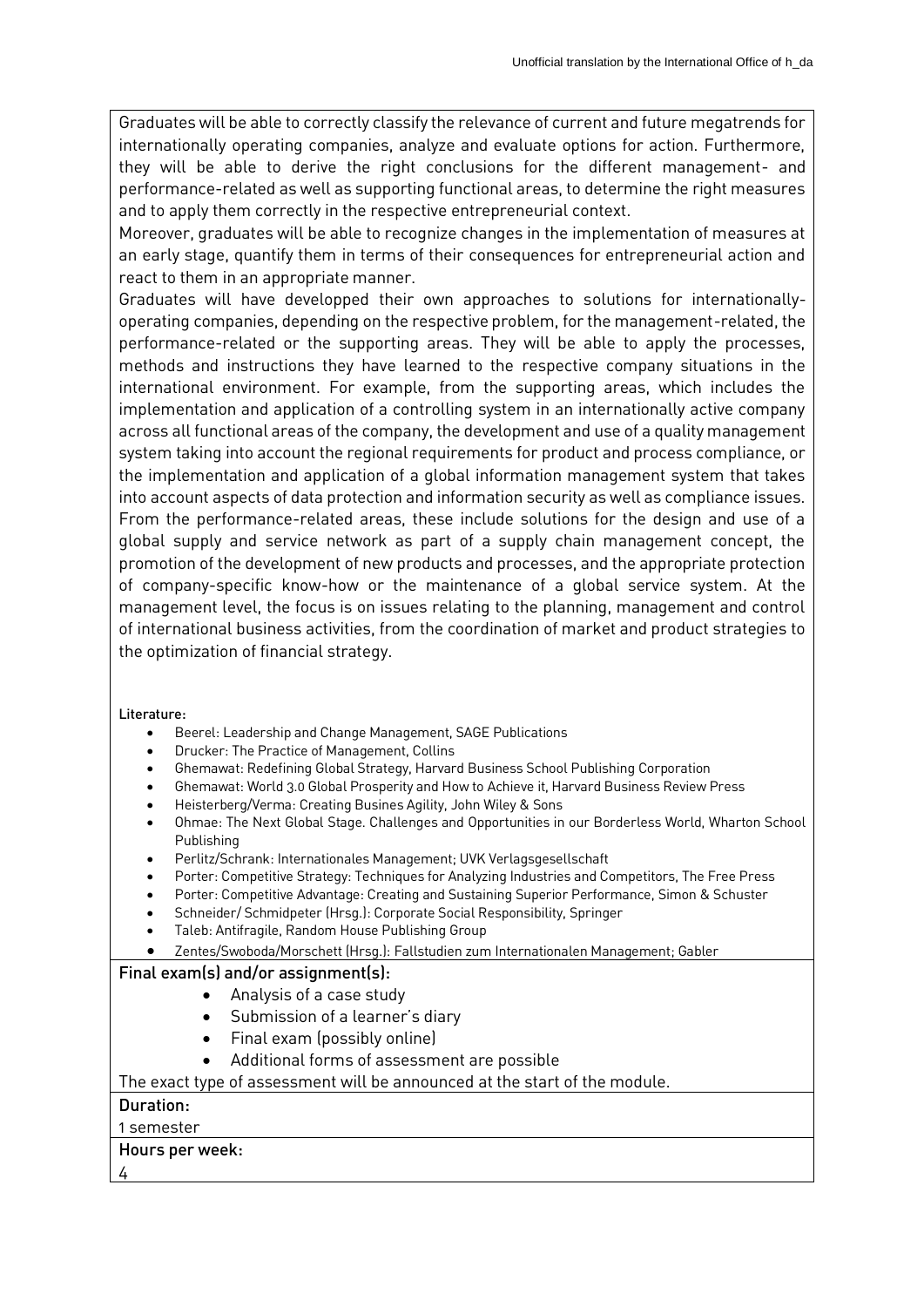# 6. Project module

| Name of the module:                                                                              |
|--------------------------------------------------------------------------------------------------|
| Project module                                                                                   |
| Number of credits:                                                                               |
| 5 credits                                                                                        |
| Classes the module is made up of:                                                                |
| 1 seminar                                                                                        |
| Module content:                                                                                  |
| Content:                                                                                         |
| The content of the project module is the application of project management techniques and        |
| other basic skills to practical cases, especially in the field of public administration and non- |
| profit management in group work (teams). The individual projects offered are newly designed      |
| each semester by the faculty and communicated to the students. A project is divided into         |
| phases. The first phase includes project planning. Here, the project team develops detailed      |
| project goals, a time schedule, a project structure plan and defines the responsibilities in the |
| project, based on the respective objectives of the project. This is followed by the project      |
| implementation phase. In this phase, the previously created plan is to be executed. The          |

progress of the project should be presented to the project supervisor (teacher) in regular progress reports, e.g. every two weeks. The last phase is the project completion phase. In this phase, the project results are documented in a project report and presented at a final workshop.

# Learning Outcomes:

Students will know the challenges of working in a group and will be able to explain the importance of coordinating the activities of the individual acting persons. They will be able to describe the importance of milestones and the characteristic demands of the different interest groups.

They will also be able to use project management techniques in a target-oriented manner, define and delimit the project goals, structure the project task, implement plans as well as control and monitor the project success. In addition, they will be able to present the project results in a comprehensible and target group-oriented manner.

They will have independently developped solutions and strategies for the accomplishment of the project task. By distributing tasks and controlling and monitoring the achievement of objectives, they will have acquired important leadership skills.

#### Literature:

- Project Management Institute: A Guide to the Project Management Body of Knowledge, Pennsylvania/USA
- Weitere Literatur abhängig von der Zielsetzung des Projekts.

### Final exam(s) and/or assignment(s):

- Practically-oriented examination
- A presentation of the students' process (30 to 60 minutes) and of their project report (60 to 120 minutes)
- Additional types of assessment are possible

The exact type of assessment will be announced at the start of the module.

### Duration:

#### 1 semester

#### Hours per week:

4